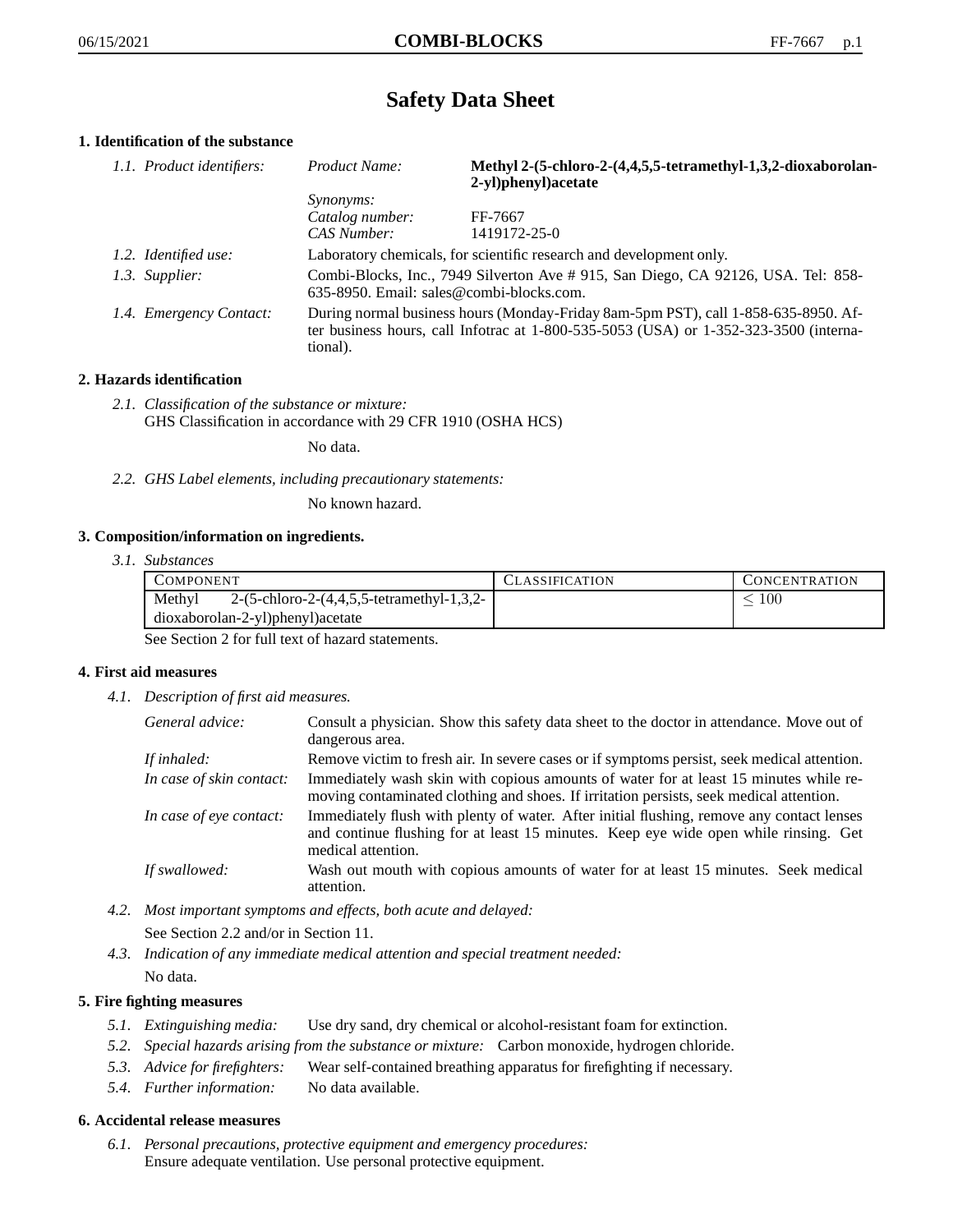- *6.2. Environmental precautions:* Should not be released into the environment. See Section 12 for additional ecological information.
- *6.3. Methods and materials for containment and cleaning up:* Sweep up or vacuum up spillage and collect in suitable container for disposal.
- *6.4. Reference to other sections:* Refer to protective measures listed in Sections 8 and 13.

# **7. Handling and storage**

- *7.1. Precautions for safe handling:* Avoid contact with skin and eyes. Avoid inhalation of vapour or mist. Keep away from sources of ignition - No smoking. Take measures to prevent the build up of electrostatic charge. For precautions see section 2.2.
- *7.2. Conditions for safe storage, including any incompatibilities:* Keep container tightly closed in a dry and well-ventilated place. Containers which are opened must be carefully resealed and kept upright to prevent leakage.
- *7.3. Specific end use(s):* Laboratory chemicals, for scientific research and development only.

# **8. Exposure Controls / Personal protection**

- *8.1. Control parameters:*
- *Components with workplace control parameters:* Contains no substances with occupational exposure limit values. *8.2. Exposure controls:*

*Appropriate engineering controls:* Ensure that eyewash stations and safety showers are close to the workstation location. Ensure adequate ventilation, especially in confined areas.

*Personal protective equipment:*

| Eye/face protection:    | Wear appropriate protective eyeglasses or chemical safety goggles as described by OSHA's<br>eye and face protection regulations in 29 CFR 1910.133 or European Standard EN166.                                                                                                                                         |
|-------------------------|------------------------------------------------------------------------------------------------------------------------------------------------------------------------------------------------------------------------------------------------------------------------------------------------------------------------|
| Skin protection:        | Handle with gloves. Gloves must be inspected prior to use. Use proper glove removal<br>technique (without touching glove's outer surface) to avoid skin contact with this product.<br>Dispose of contaminated gloves after use in accordance with applicable laws and good<br>laboratory practices. Wash and dry hands |
| <b>Body Protection:</b> | Complete suit protecting against chemicals, Flame retardant antistatic protective clothing.,<br>The type of protective equipment must be selected according to the concentration and<br>amount of the dangerous substance at the specific workplace.                                                                   |
| Respiratory protection: |                                                                                                                                                                                                                                                                                                                        |

Control of environmental exposure: Prevent further leakage or spillage if safe to do so. Do not let product enter drains.

# **9. Physical and chemical properties**

*9.1. Information on basic physical and chemical properties*

| (a)      | Appearance:                                   | No data  |
|----------|-----------------------------------------------|----------|
| (b)      | Odour:                                        | No data  |
| (c)      | Odour Threshold:                              | No data  |
| (d)      | pH:                                           | No data  |
| (e)      | Melting point/freezing point:                 | No date. |
| (f)      | Initial boiling point and boiling range:      | No data  |
| (g)      | Flash point:                                  | No data  |
| (h)      | Evaporatoin rate:                             | No data  |
| (i)      | Flammability (solid, gas):                    | No data  |
| (j)      | Upper/lower flammability or explosive limits: | No data  |
| $\rm(k)$ | Vapour pressure:                              | No data  |
| (1)      | Vapour density:                               | No data  |
| (m)      | Relative density:                             | No data  |
| (n)      | Water solubility:                             | No data  |
| $\circ$  | Partition coefficient: n-octanol/water:       | No data  |
| (p)      | Auto-ignition:                                | No data  |
| (q)      | Decomposition temperature:                    | No data  |
| (r)      | Viscosity:                                    | No data  |
| (s)      | Explosive properties:                         | No data  |
| (t)      | Oxidizing properties:                         | No data  |